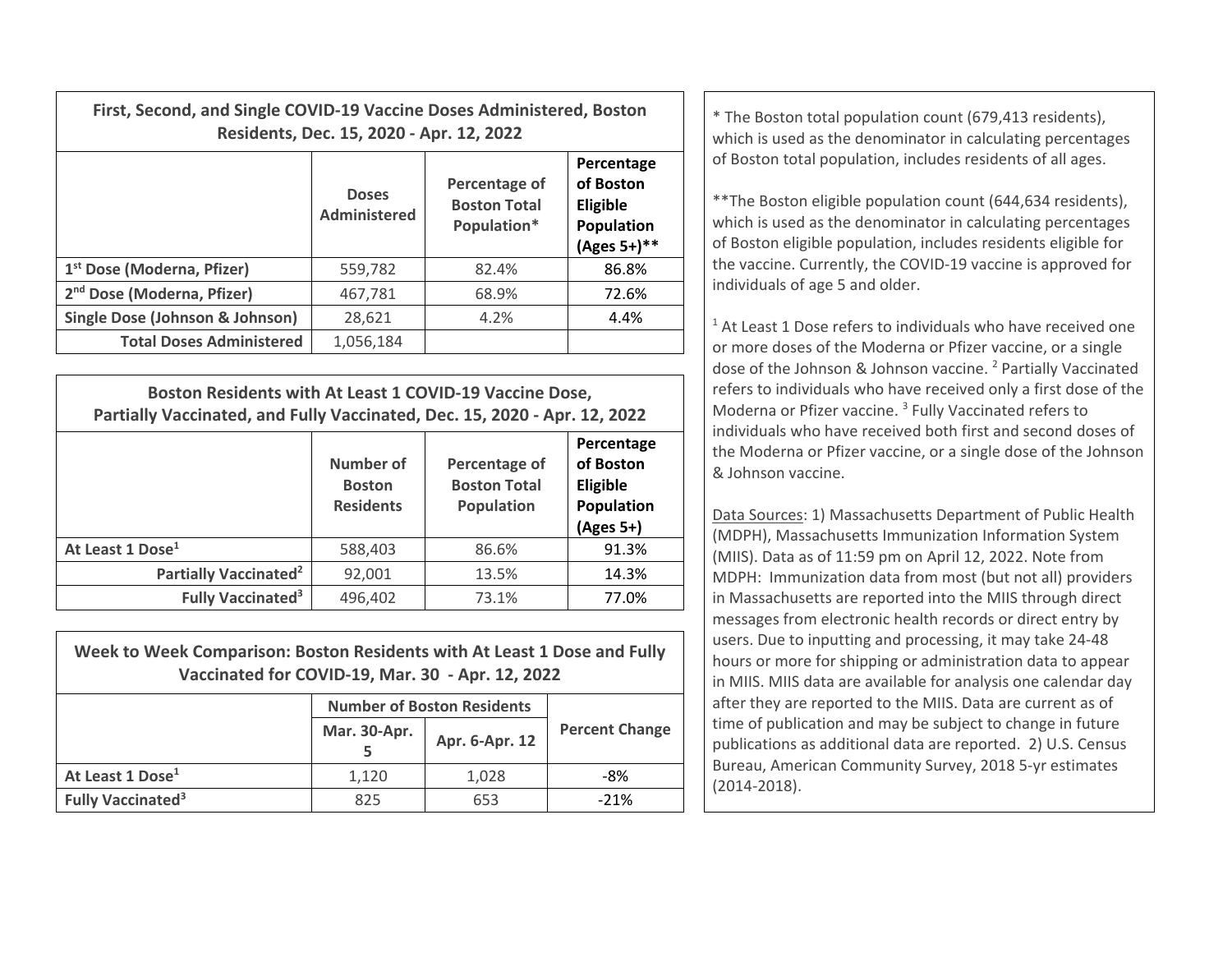

\* Total number of individuals receiving their initial dose in the 10‐week period.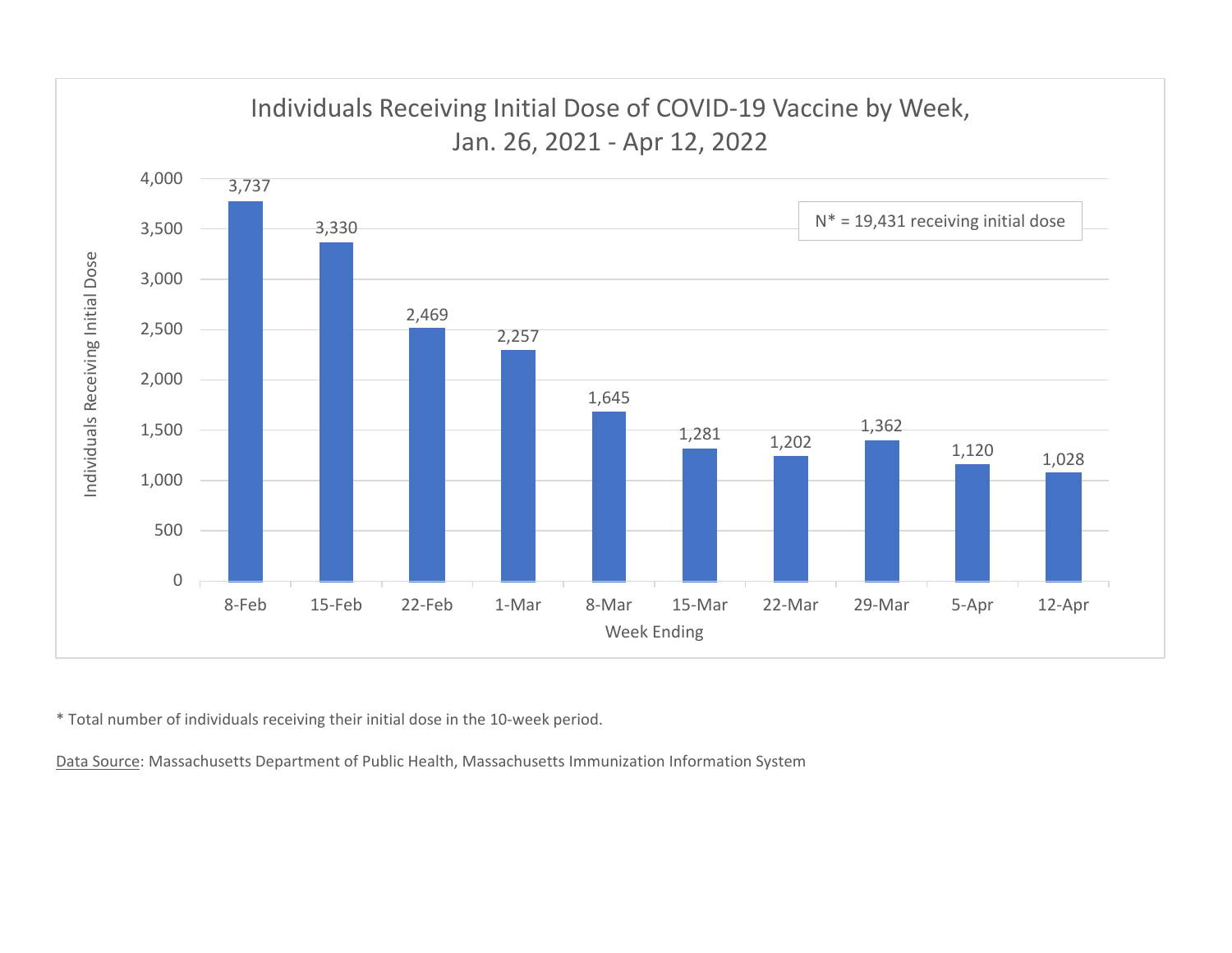

\* Total number of individuals receiving their final dose in the 10‐week period.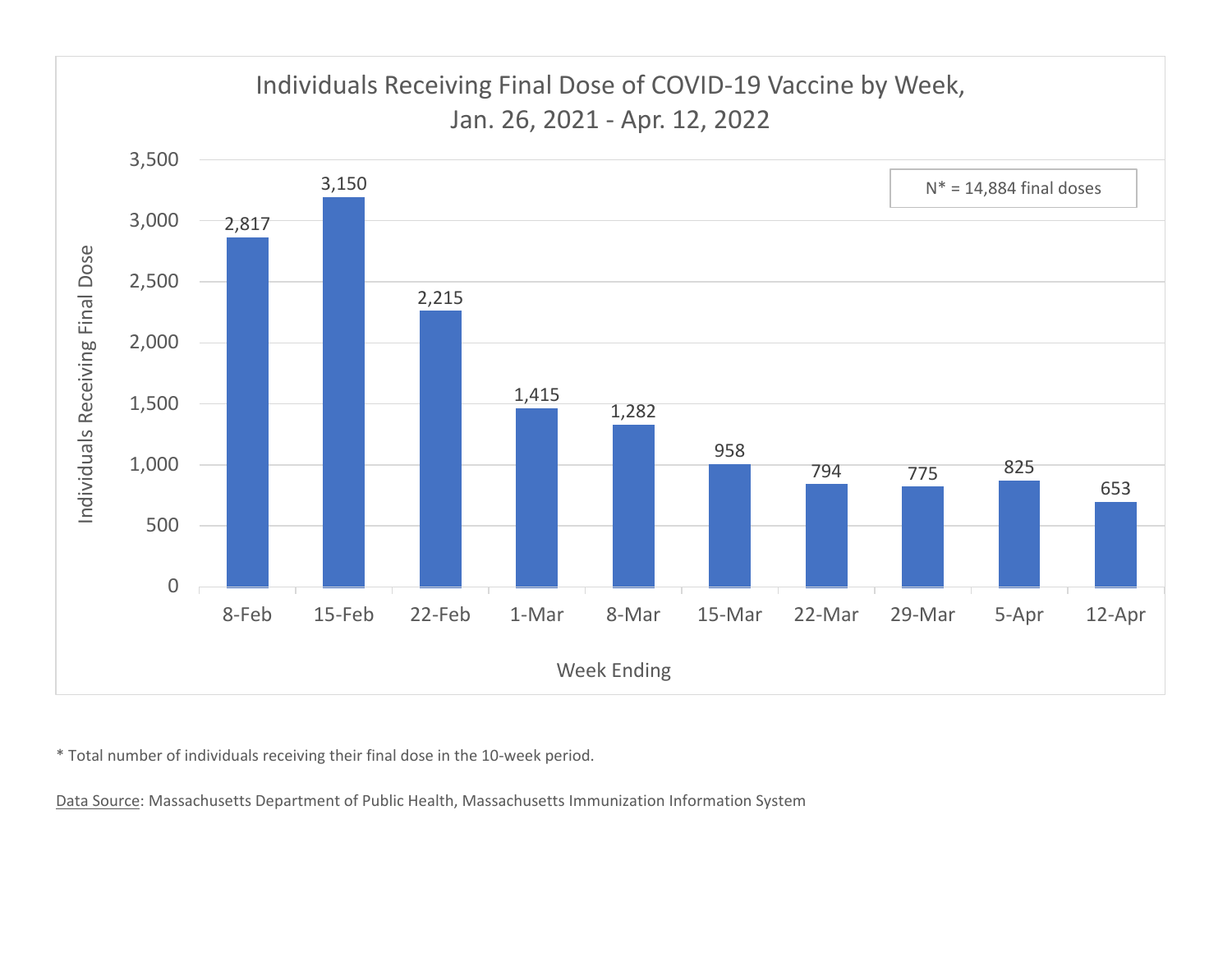

\* Varies from Total N of Individuals with At Least 1 Dose (588,403) due to missing age data for 8 individuals.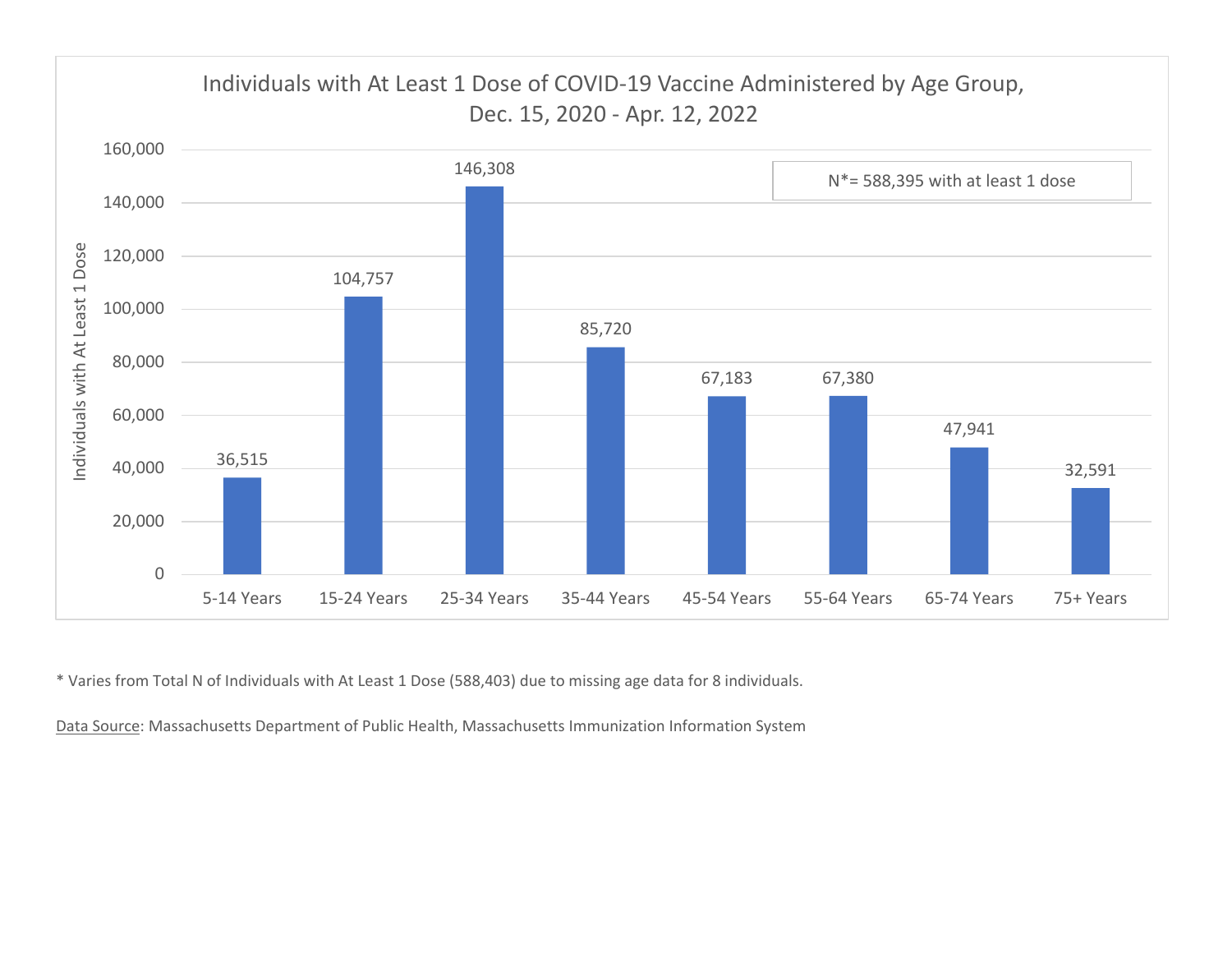

\* Varies from Total N of Individuals with At Least 1 Dose (588,403) due to missing age data for 8 individuals.

In accordance with CDC practices, BPHC has capped the percent of population coverage metrics at 99.9%. These metrics could be greater than 99.9% for multiple reasons, including census denominator data not including all individuals that currently reside in the county (e.g., part time residents) or potential data reporting errors. Estimates may change as new data are made available.

Percentage of overall Boston population with at least 1 dose <sup>=</sup> 86.6%.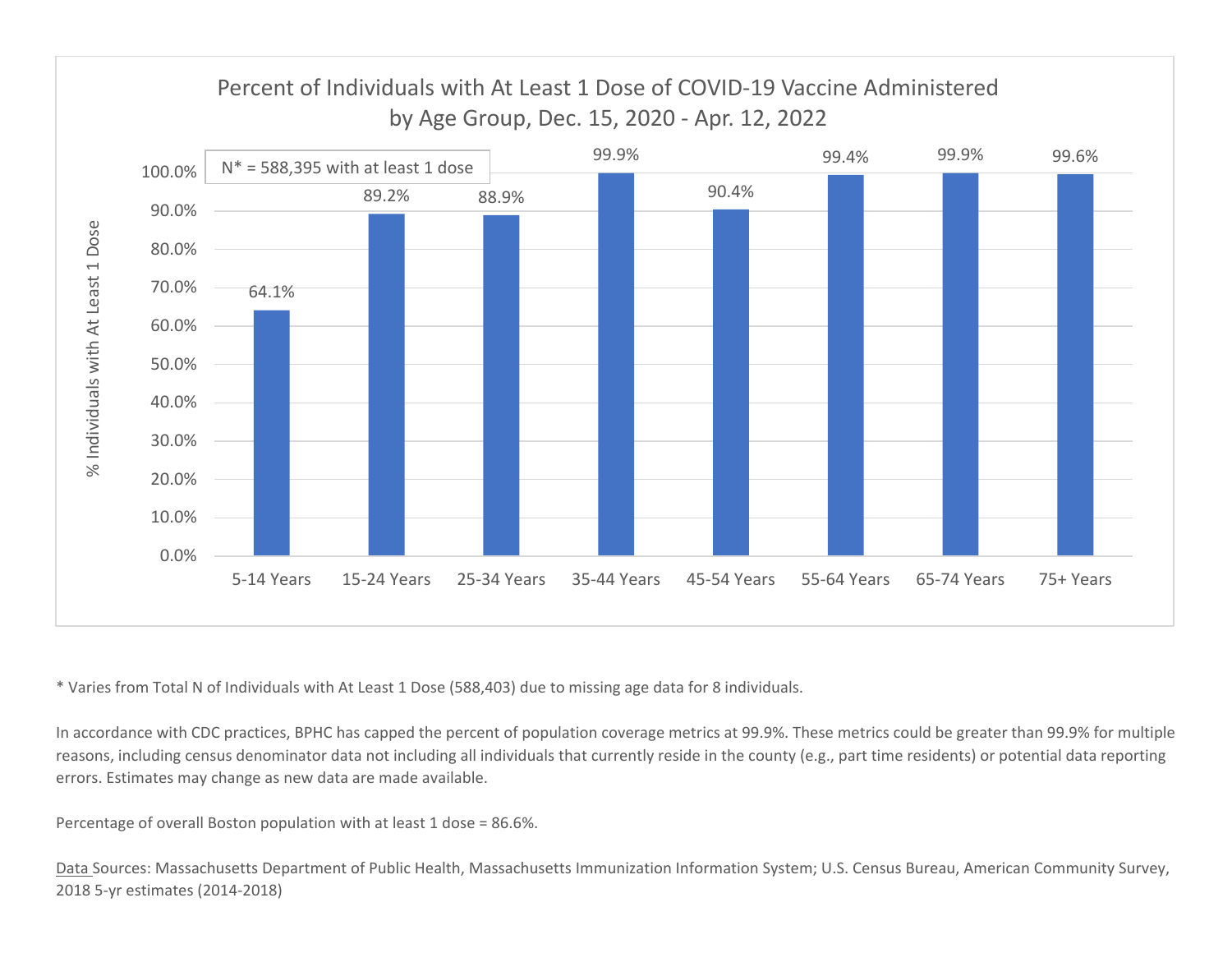

\* Varies from Total N of Fully Vaccinated Individuals (496,402) due to missing age data for 2 individuals.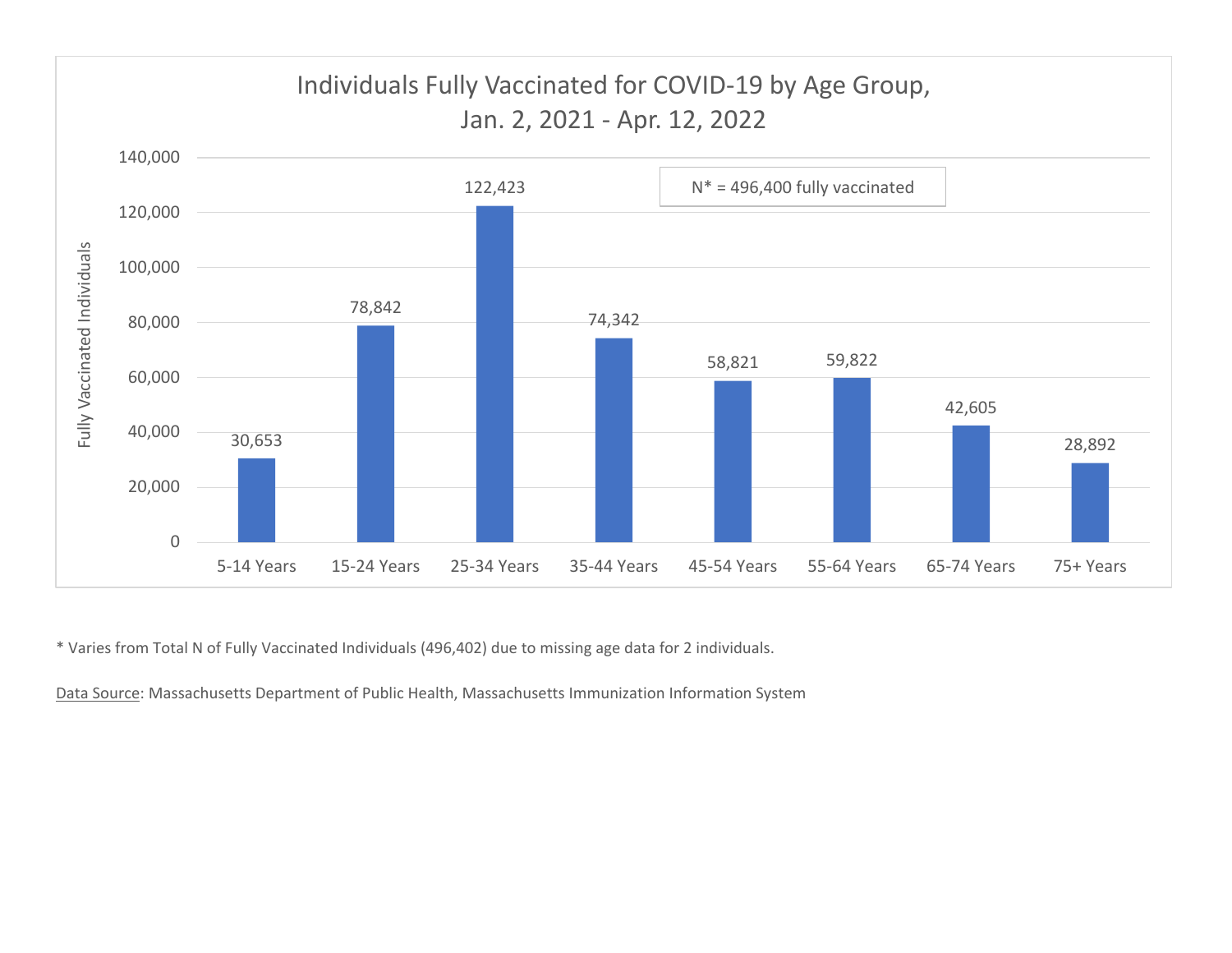

\* Varies from Total N of Fully Vaccinated Individuals (496,402) due to missing age data for 2 individuals.

Percentage of overall Boston population fully vaccinated <sup>=</sup> 73.1%.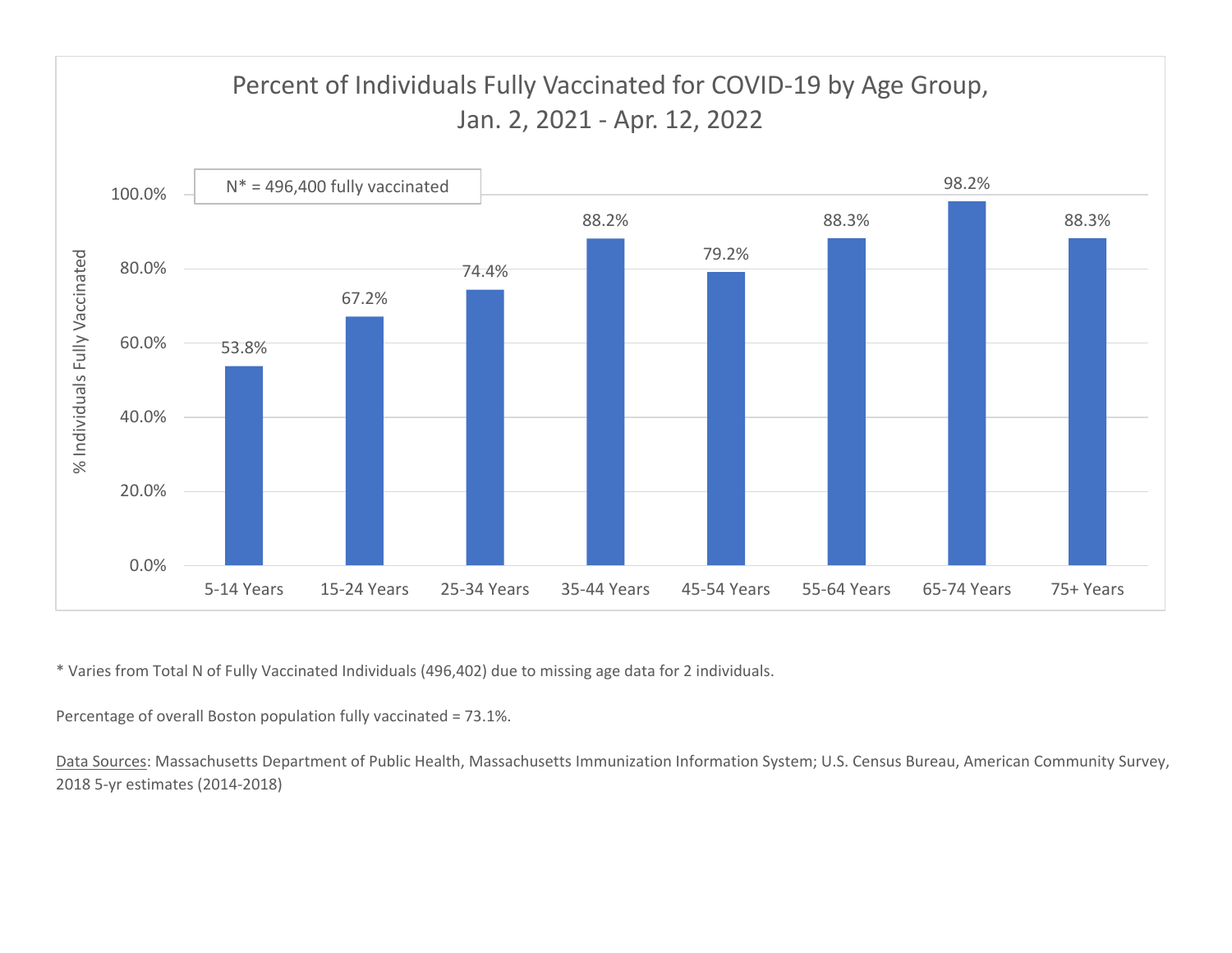

Asian/PI <sup>=</sup> Asian, Native Hawaiian, and Pacific Islander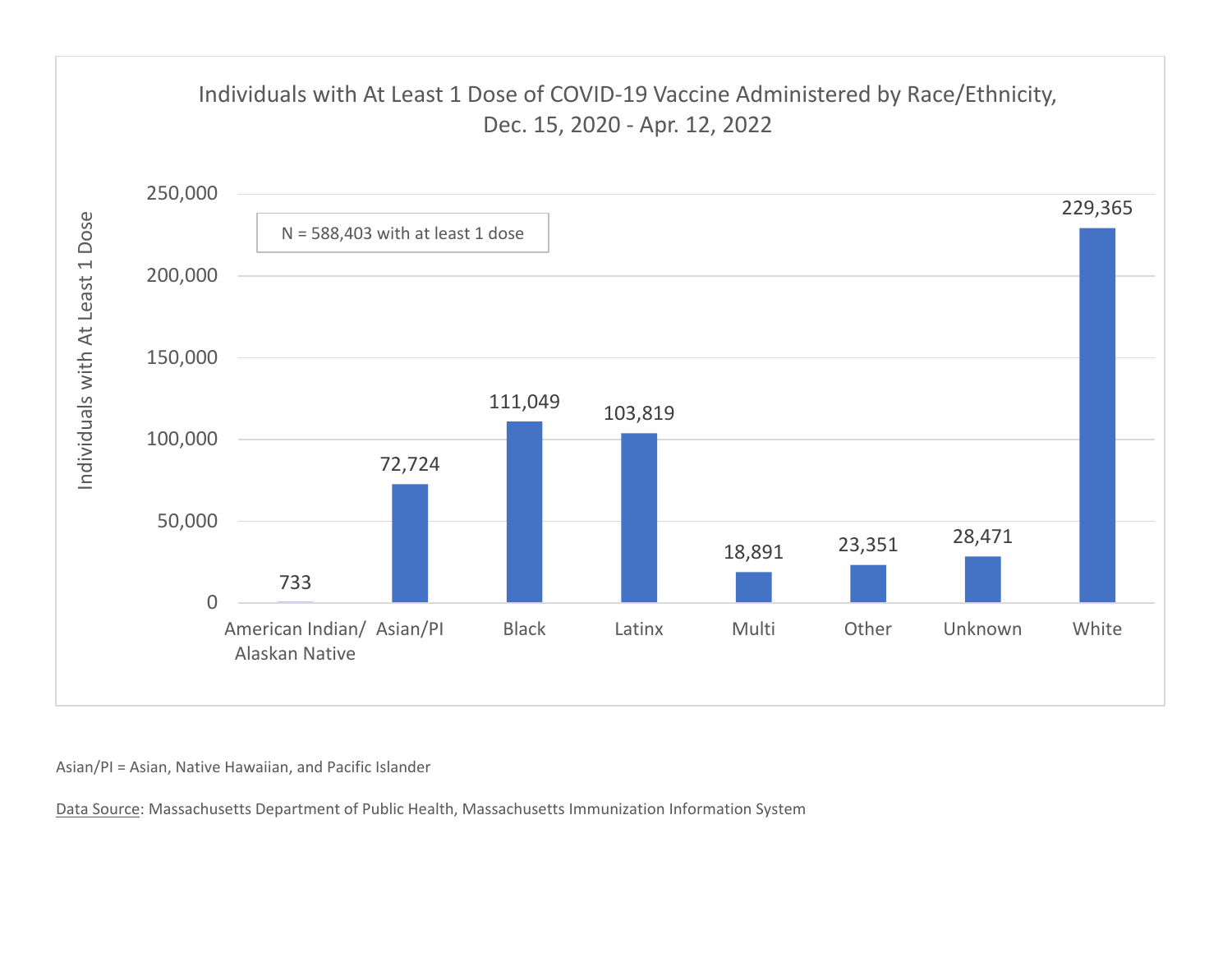

Asian/PI <sup>=</sup> Asian, Native Hawaiian, and Pacific Islander

\* Varies from Total N of Individuals with At Least 1 Dose (588,403) because data for residents who identify as Multiracial, Other, or Unknown are not included in this chart due to lack of comparable population data.

Percentage of overall Boston population with at least 1 dose <sup>=</sup> 86.6%.

In accordance with CDC practices, BPHC has capped the percent of population coverage metrics at 99.9%. These metrics could be greater than 99.9% for multiple reasons, including census denominator data not including all individuals that currently reside in the county (e.g., part time residents) or potential data reporting errors. Estimates may change as new data are made available.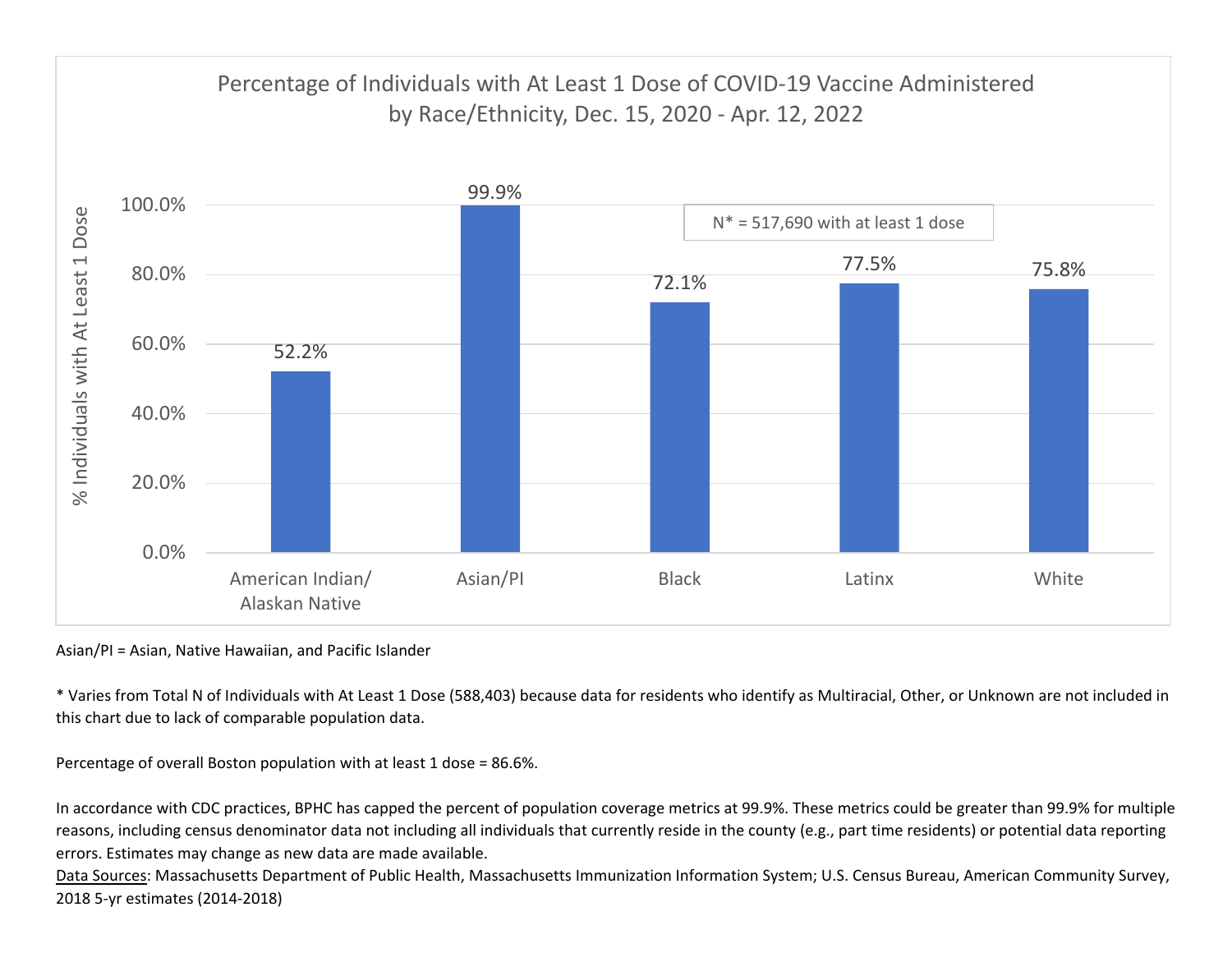

Asian/PI <sup>=</sup> Asian, Native Hawaiian, and Pacific Islander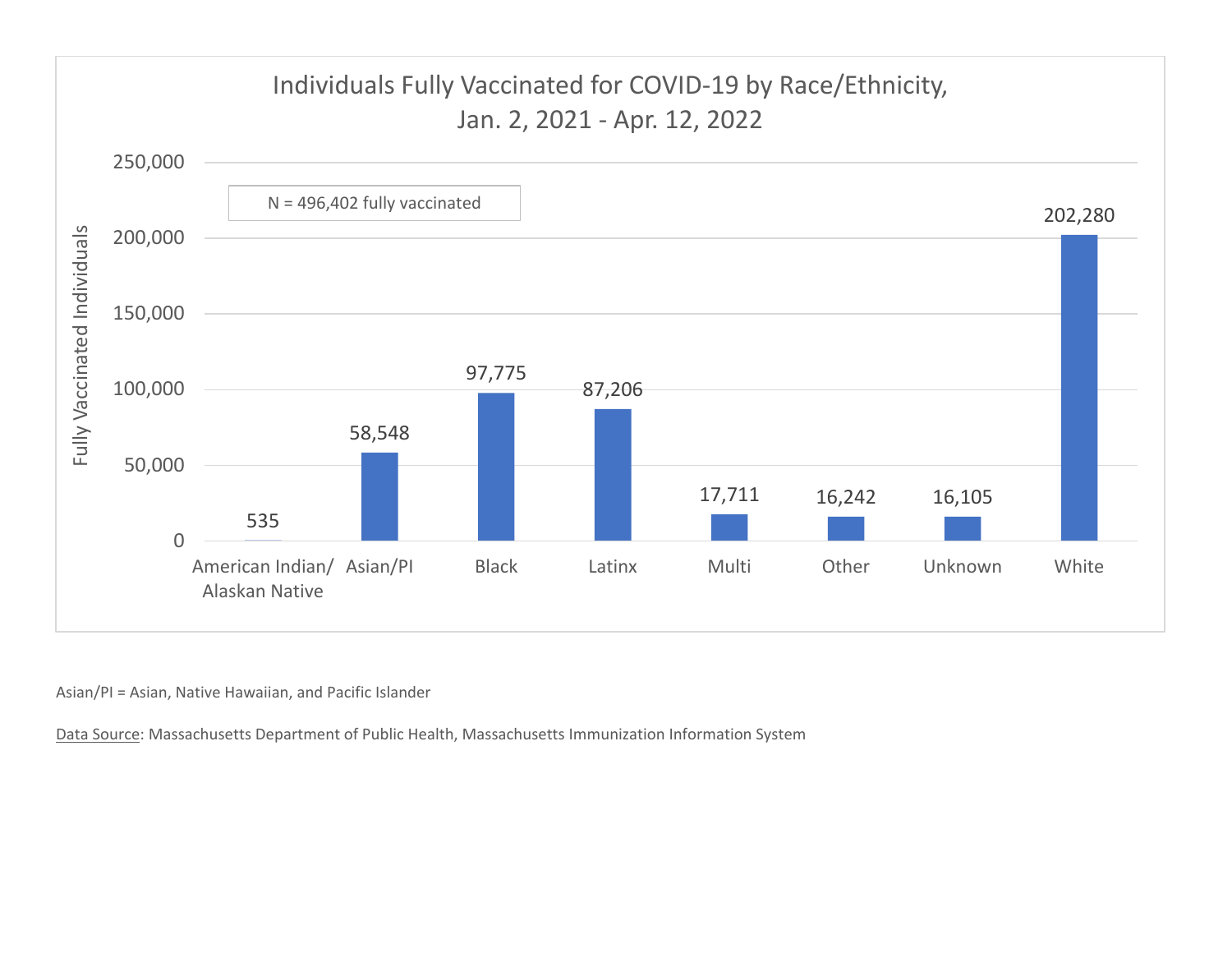

## Asian/PI <sup>=</sup> Asian, Native Hawaiian, and Pacific Islander

\* Varies from Total N of Fully Vaccinated Individuals (496,402) because data for residents who identify as Multiracial, Other, or Unknown are not included in this chart due to lack of comparable population data.

Percentage of overall Boston population fully vaccinated <sup>=</sup> 73.1%.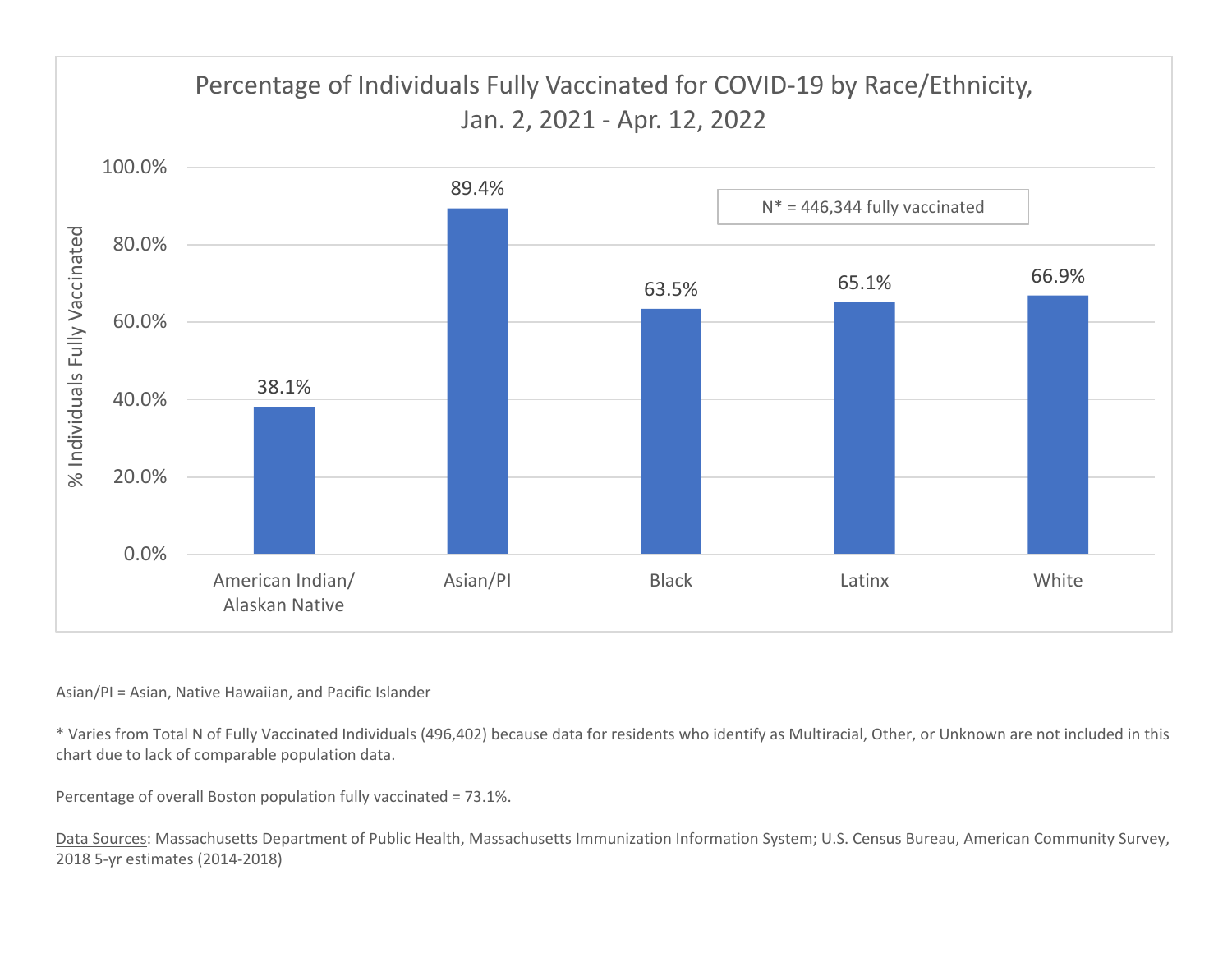

BB/BH/DT/NE/WE <sup>=</sup> Back Bay/Beacon Hill/Downtown/North End/West End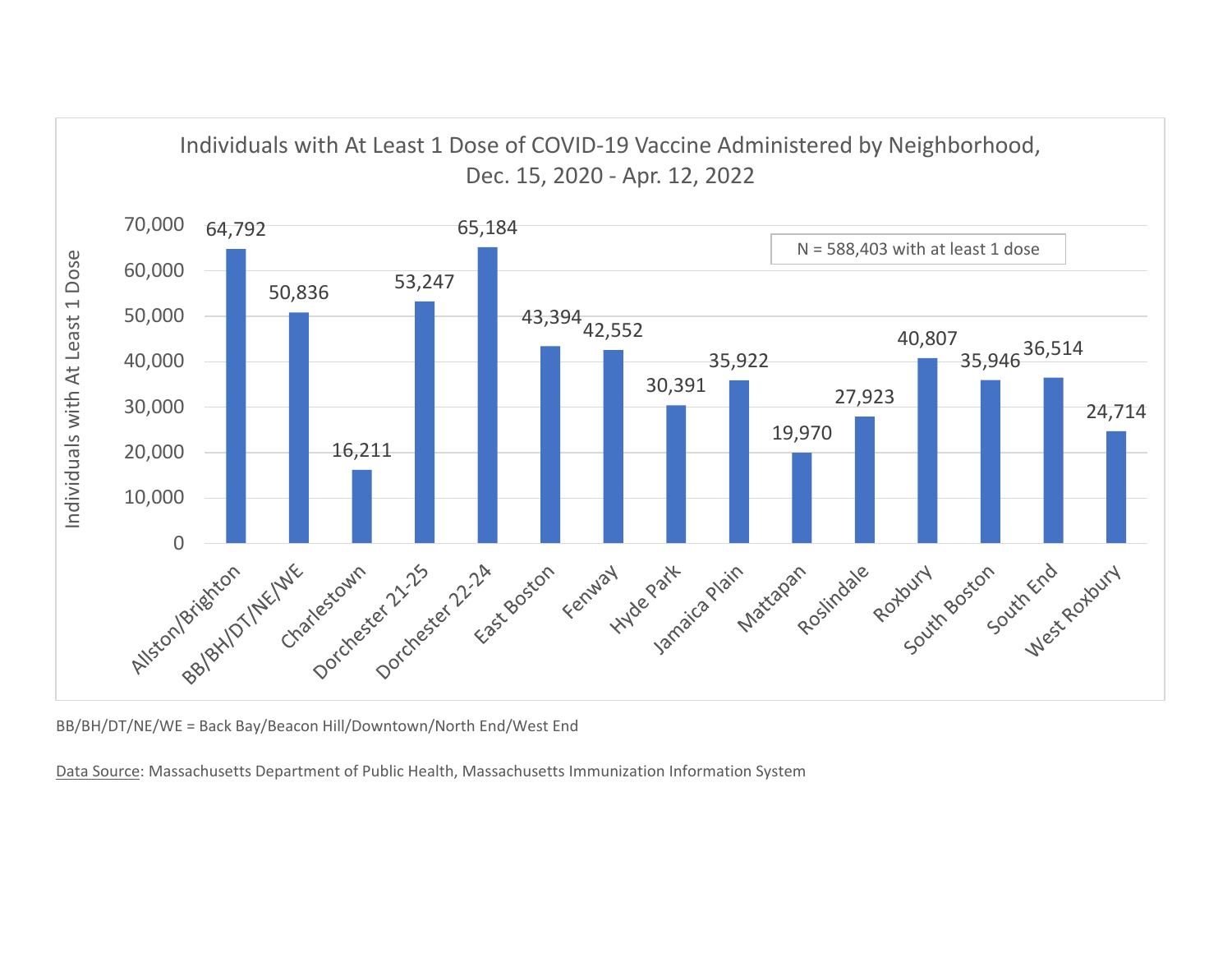

BB/BH/DT/NE/WE <sup>=</sup> Back Bay/Beacon Hill/Downtown/North End/West End

Percentage of overall Boston population with at least 1 dose <sup>=</sup> 86.6%.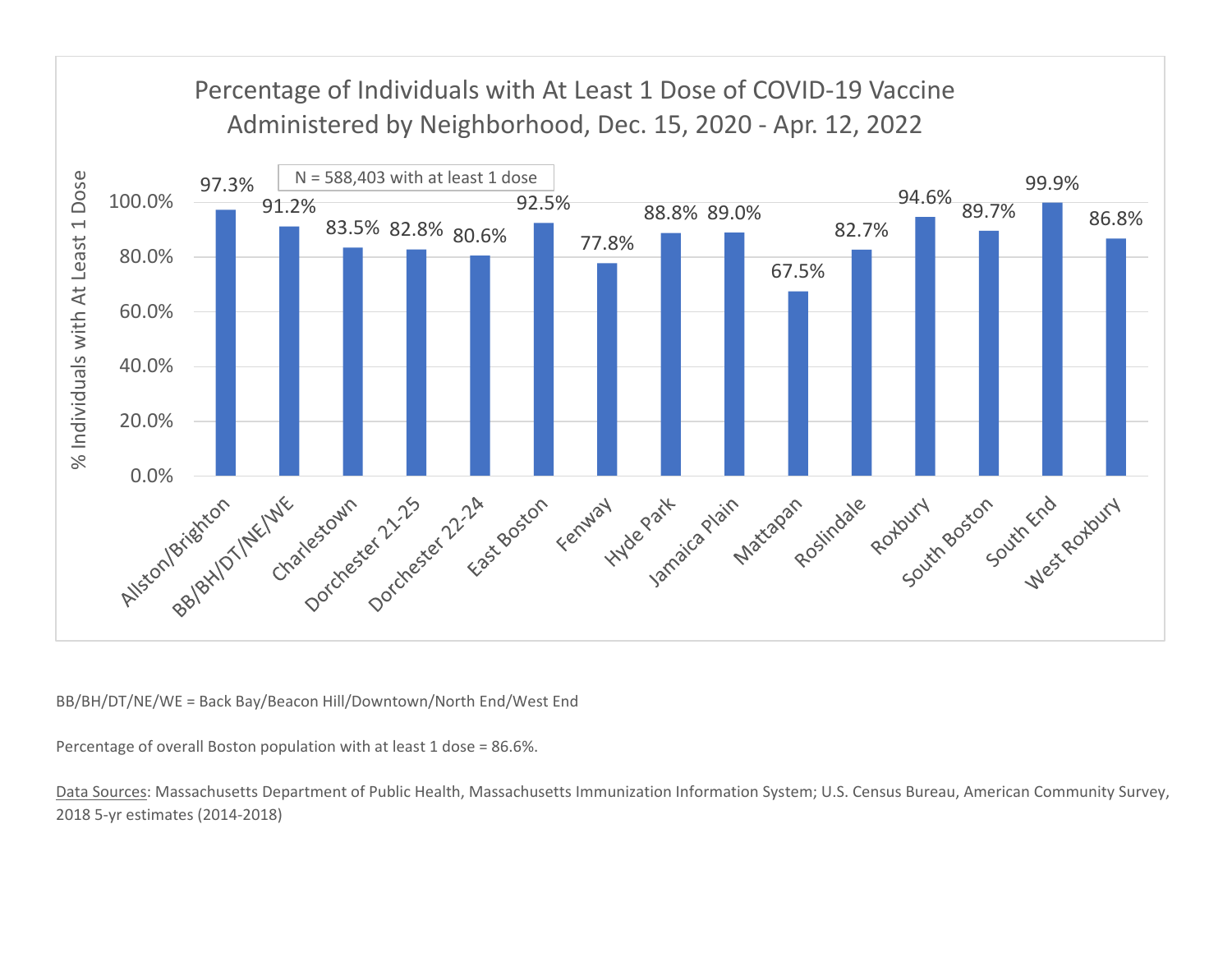

BB/BH/DT/NE/WE <sup>=</sup> Back Bay/Beacon Hill/Downtown/North End/West End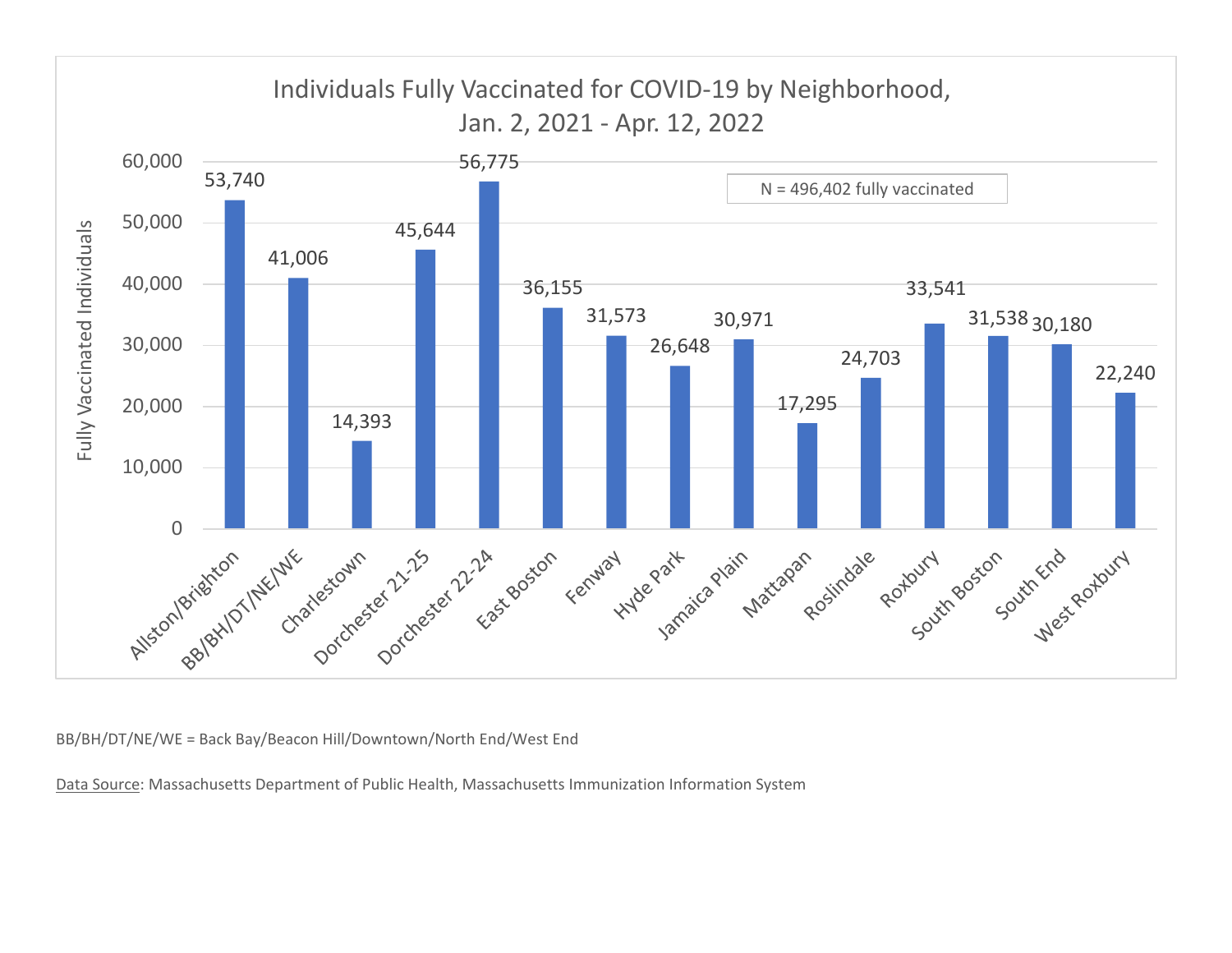

BB/BH/DT/NE/WE <sup>=</sup> Back Bay/Beacon Hill/Downtown/North End/West End

Percentage of overall Boston population fully vaccinated <sup>=</sup> 73.1%.